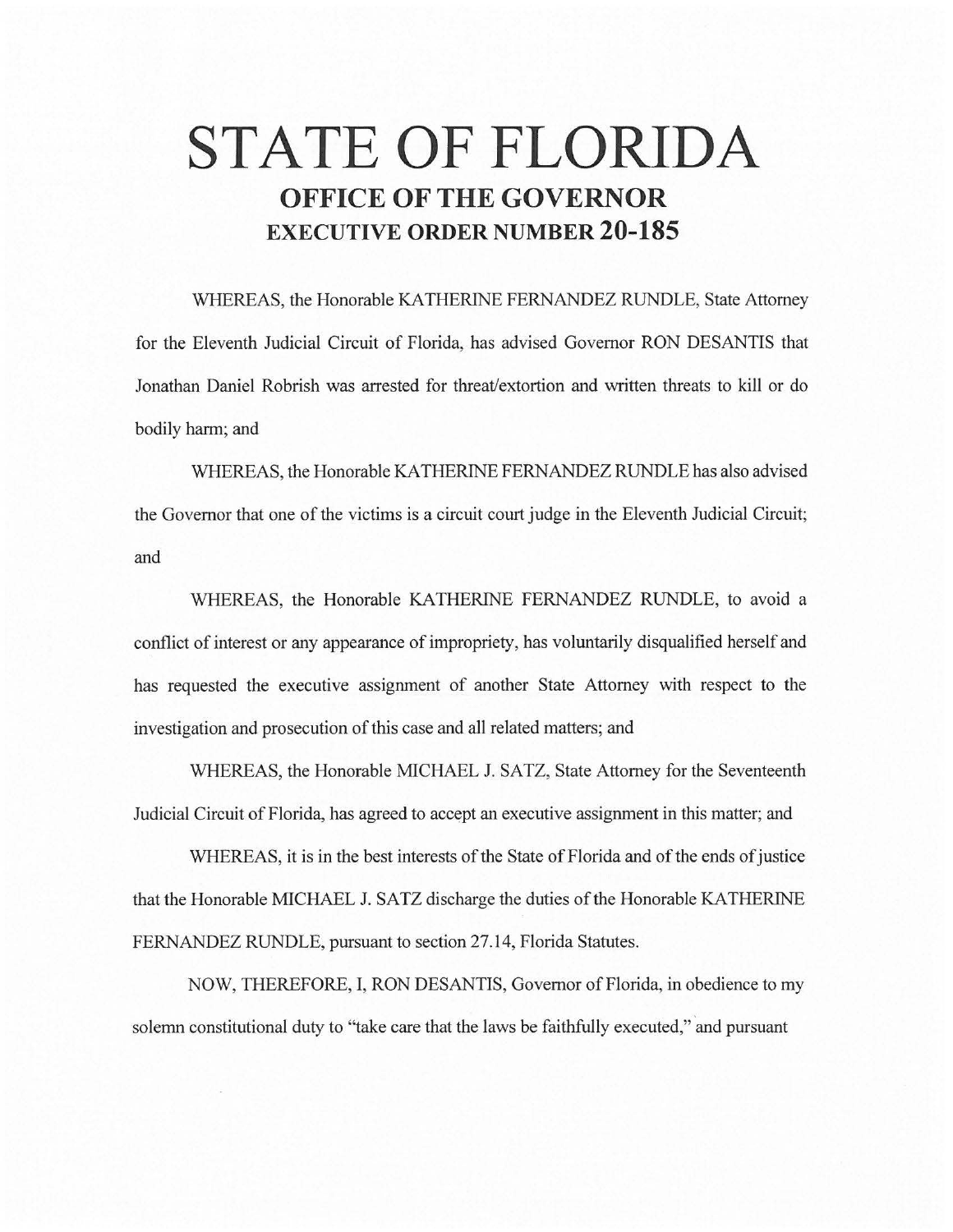to the Constitution and laws of the State of Florida, issue the following Executive Order, effective immediately:

### Section 1.

The Honorable MICHAEL J. SATZ, State Attorney for the Seventeenth Judicial Circuit of Florida, referred to as the "Assigned State Attorney," is assigned to discharge the duties of the Honorable KATHERINE FERNANDEZ RUNDLE, State Attorney for the Eleventh Judicial Circuit of Florida, as they relate to the investigation, prosecution, and all matters related to Jonathan Daniel Robrish.

#### Section 2.

The Assigned State Attorney or one or more Assistant State Attorneys and Investigators, who have been designated by the Assigned State Attorney, shall proceed immediately to the Eleventh Judicial Circuit of Florida, and are vested with the authority to perform the duties prescribed herein.

# Section 3.

All residents of the Eleventh Judicial Circuit are requested, and all public officials are directed, to cooperate and render whatever assistance is necessary to the Assigned State Attorney, so that justice may be served.

## Section 4.

The period of this Executive Assignment shall be for one (1) year, to and including August 4, 2021.